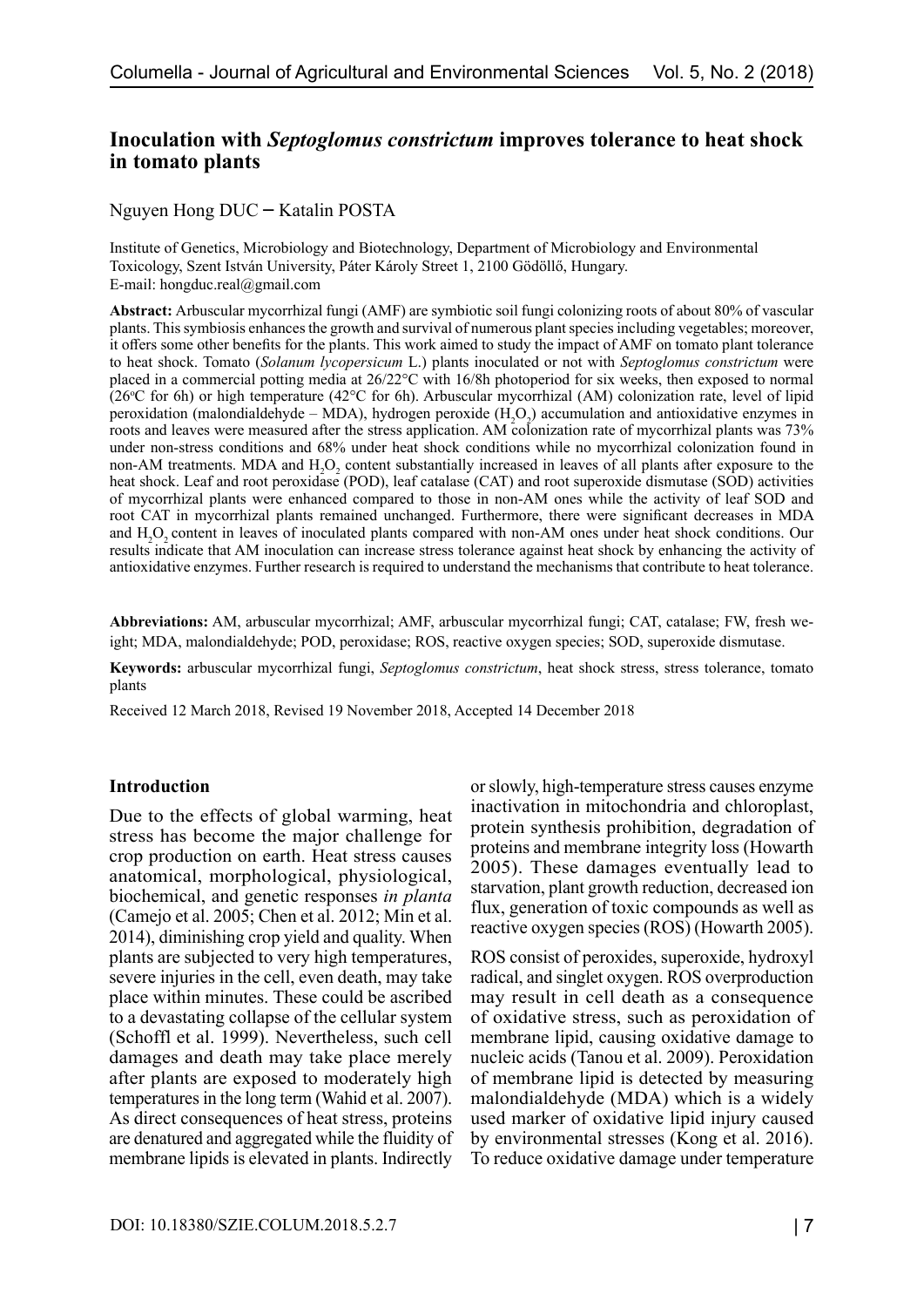stresses, plants have evolved different antioxidative strategies to detoxify harmful ROS components by non-enzymatic and enzymatic antioxidant defence systems where peroxidase (POD), catalase (CAT), superoxide dismutase (SOD) are main enzymatic ROS scavengers (Wu et al., 2014). SOD is the first defense against ROS (Alscher et al. 2002) due to its ability to catalyze the dismutation of  $O_2$  to  $H_2O_2$  (Wu et al. 2014). Subsequently, CAT and other scavenging enzymes detoxicate  $H_2O_2$  to  $H_2O$ and  $O_2$  (Apel and Hirt 2004). POD can also generate and detoxify  $H_2O_2$  in the first and next phase, respectively (Siegel 2003).

Studies on plants under temperature stresses are extensively carried out to develop strategies to deal with the adverse effects of heat stress on crop productivity through breeding heat-tolerant varieties, suitable crop shifts and cultivation practices. Most of them are costly and timeconsuming whereas noticeably, using beneficial microbes has been proved as a potential solution to improve plant tolerance to various abiotic and biotic stresses. Arbuscular mycorrhizal fungi (AMF), one of the common soil microbes, can form the symbiotic association with roots of 80% of terrestrial plant species. The application of AMF enhances not only nutrient and water uptake but plant tolerance to abiotic stress (Birhane et al. 2012).

Cabral and coworkers (2016) showed that inoculation of an AM mixture including *Rhizophagus irregularis* BEG140, *Rhizophagus irregularis*, *Funneliformis mosseae* BEG95, *Funneliformis geosporum*, *Claroideoglomus claroideum* in wheat plants mitigated adverse effects of temperature stress at  $35^{\circ}$ C (day) and  $25^{\circ}$ C (night) for seven days. In maize, inoculation of *Claroideoglomus etunicatum* reduced relative membrane permeability and MDA concentration in roots and leaves of plants while it increased soluble sugar and proline content in roots but lowered leaf proline content, relative to non-AM plants as exposure to  $35^{\circ}$ C and  $40^{\circ}$ C for one week (Zhu et al. 2010). Improved net photosynthetic rate  $(P_n)$ , stomatal conductance  $(g_s)$ , transpiration rate  $(\vec{E})$ , the maximum quantum efficiency of photosystem II (Fv/Fm) together with higher chlorophyll contents in leaves of mycorrhizal maize plants under such heat stress conditions were observed (Zhu et al. 2011). Enhanced

biomass of mycorrhizal plants under heat stress conditions was also detected (Zhu et al. 2010; Maya and Matsubara 2013; Matsubara et al. 2014; Maya et al. 2014). AM application triggered the higher activity of SOD, ascorbate peroxidase in whole plants (roots, tubers, and leaves) (Matsubara et al. 2014; Maya and Matsubara 2013) and resulted in heightened leaf ascorbic acid and polyphenol in cyclamen plants after exposure to heat stress (Maya and Matsubara 2013). Similarly, POD, SOD, CAT activities were elevated in roots and leaves in mycorrhizal plants under temperature stresses (Zhu et al. 2010). It is worth mentioning that the level and duration of stress (acute versus chronic) significantly affect plant responses (Tattersall et al. 2007; Pinheiro and Chaves 2011). Previous studies on mycorrhizal plants focused on the chronic heat stresses which usually lasted for one week. Therefore, mechanisms underlying the effect of AM inoculation on the ROS metabolism and antioxidative enzymes of host plants under heat shock representing acute stress remain unknown.

Tomato (*Solanum lycopersicum* L.) is a main vegetable crop in the world, widely cultivated optimally in agricultural areas with temperatures between 20◦C and 30◦C. Tomato is a primary dietary component in different countries because it contains a rich source of vitamins, antioxidant compounds, minerals, sugars, providing significant nutritional value for the human. Nevertheless, tomato productivity is substantially decreased by abiotic stresses (Schwarz et al. 2010).

The objective of this study was, hence, to contribute to the understanding of the effect of AM inoculation on ROS metabolism and the antioxidative activity in tomato plants under heat shock (42°C for 6h). Septoglomus constrictum, distributed around the world (Opik et al. 2010), was chosen as the fungal inoculant in our study. A degree of lipid peroxidation (estimated by MDA) and  $H_2O_2$  accumulation, together with POD, SOD, CAT activity in leaves and roots of mycorrhizal tomato plants and non-AM tomato plants under heat shock were examined.

## **Material and methods**

Tomato (*Solanum lycopersicum*) seeds, cultivar MoneyMaker, were soaked in 2.5% sodium hypochlorite for 20 minutes, then washed with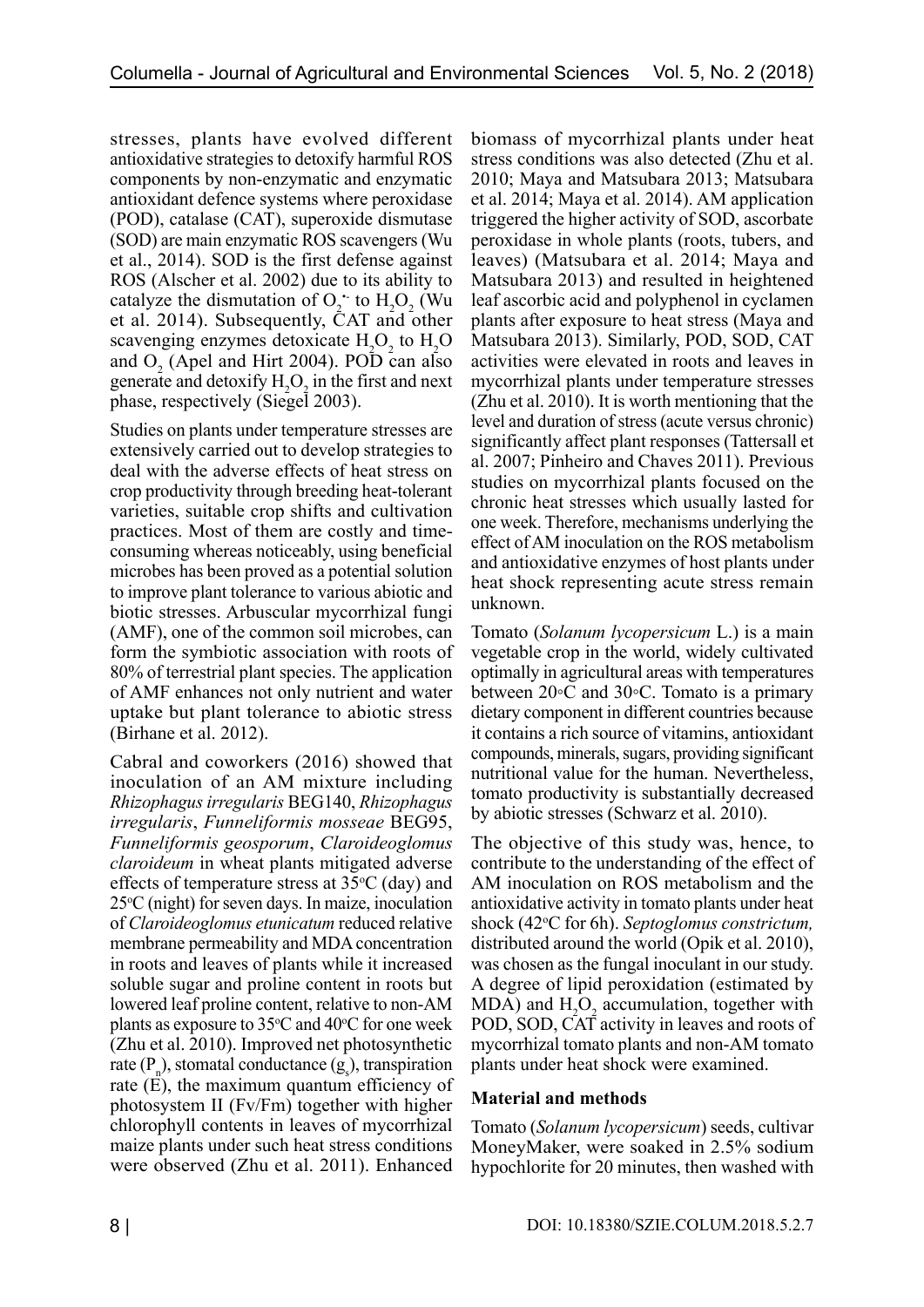distilled water five times and placed on wet papers in Petri dishes for germination for three days at room temperature. Germinated seeds were put in plastic pots (0.5-lit volume) with 0.5 kg of the sterile mixture of sand and soil  $(4:1, v/v)$ . The loamy soil with pH 7.1, 1.61% organic matter, N 15.6 mg kg-1, available P 36 mg kg<sup>-1</sup>, available K 60 mg kg<sup>-1</sup> (Duc et al., 2017) was used.

The experiment consisted of 12 plants without AM inoculation and 12 plants inoculated by *Septoglomus constrictum* (formerly *Glomus constrictum* Trappe.). The AM inoculum was cultured in the sterile sand with *Zea mays* as host plants for four months. Thirty grams of the AM inoculum  $(27 \text{ spores } g^{-1})$  were utilised for each pot in AM treatment while plants in non-AM treatment were added the same amount of autoclaved inoculum and 3 ml aliquot of a filtrate ( $\leq$  20  $\mu$ m) of the AM inoculum in order to provide a general microbial population free AMF propagules. Pots were put randomly in a growth chamber (EKOCHIL 1500), and the pot positions were changed weekly. Growing conditions, 26/20°C with 16/8 hours photoperiod, light intensity 600 µmol  $m<sup>2</sup> s<sup>-1</sup>$  and 60% humidity were applied. Pots were watered twice and fertilized with Long Ashton nutrient solution (Hewitt, 1966) with low phosphorus level (3.2  $\mu$ M Na<sub>2</sub>HPO<sub>4</sub>.12H<sub>2</sub>O) once a week. After six weeks of plant growth, heat shock was carried out by transferring six non-AM plants and six AM plants to 42°C for 6h (Zhou et al. 2014) whereas six plants without AMF and six mycorrhizal plants were kept under non-stress conditions. Then all leaf and root samples were collected for further analysis.

#### *Assessment of arbuscular mycorrhizal colonization*

Root samples were washed by tap water and cleaned before staining according to Vierheilig et al. (1998). AM colonization was examined by visual inspection of fungal structures under a stereomicroscope at x 100 magnification. AM colonization rate was determined by the gridline intersect method (Giovanetti and Mosse 1980).

#### *Measurement of hydrogen peroxide accumulation and oxidative damage to lipids*

The  $H_2O_2$  content was determined by the method

of Alexieva et al. (2001). Shortly, leaf samples  $(500 \text{ mg})$  were ground with a cold  $0.1\%$  (w/v) trichloroacetic acid (TCA) (5 ml), subsequently, centrifuged at  $12,000 \times g$  at 4<sup>o</sup>C for 15 min. The reaction mixture consisted of 100 mM potassium phosphate buffer (pH 7.0, 0.5 ml), 1 M KI (1 ml) and the leaf extract supernatant (0.5 ml). The reaction occurred in the dark for 1h. Its absorbance was recorded at 390 nm.

The leaf lipid peroxidation was estimated by the method of Heath and Packer (1969). In detail, leaf samples (200 mg) were ground in 0.1% TCA (5 ml), then centrifuged at  $10,000 \times g$  for 5 min. A 1 ml of leaf supernatant was mixed with 20% TCA (4 ml) containing 0.5% 2-thiobarbituric acid (TBA). Then the mixture was heated at 95°C for 15 min and immediately cooled. Absorbances of the mixture at 532 nm and 600 nm were recorded for MDA estimation. The content of MDA was estimated using an extinction coefficient of 155  $mM^{-1}$  cm<sup>-1</sup>.

#### *Measurement of antioxidant enzymatic activities*

Leaf and root samples (500 mg) were frozen in liquid nitrogen and ground with 50 mM Tris-HCl buffer pH 7.8 (3 ml) containing 1 mM  $\text{Na}_2$ EDTA and 7.5% (w/v) polyvinylpyrrolidone K25. Then, crude extracts were centrifuged at 10,000 x g for 20 minutes at  $4^{\circ}$ C. The supernatants were collected to examine enzyme activities by U-2900 UV-VIS spectrophotometer (Hitachi). Soluble protein contents were estimated according to the method of Bradford (1976).

The activity of peroxidase (POD, EC 1.11.1.7) was tested according to Rathmell and Sequeira (1974). A 2.2 ml reaction mixture included 10  $\mu$ l plant extract,  $12 \text{mM H}_2\text{O}_2$  (100  $\mu$ l), 50 mM Guaiacol  $(100 \mu l)$  and 0.1 M sodium phosphate buffer (pH 6.0). Changes in the absorption at 436 nm for 5 minutes were recorded. The activity of POD was presented by the changes in absorbance per mg protein per minute.

The activity of superoxide dismutase (SOD, EC 1.15.1.1) was examined by the method of Beyer and Fridovich (1987). A 2 ml 50 mM phosphate buffer (pH 7.8) containing 55  $\mu$ M NBT, 2 mM EDTA, 9.9 mM L-methionine and  $0.025\%$  Triton X-100 and leaf extract (20  $\mu$ l), 1 mM riboflavin  $(20 \mu l)$  was used for the reaction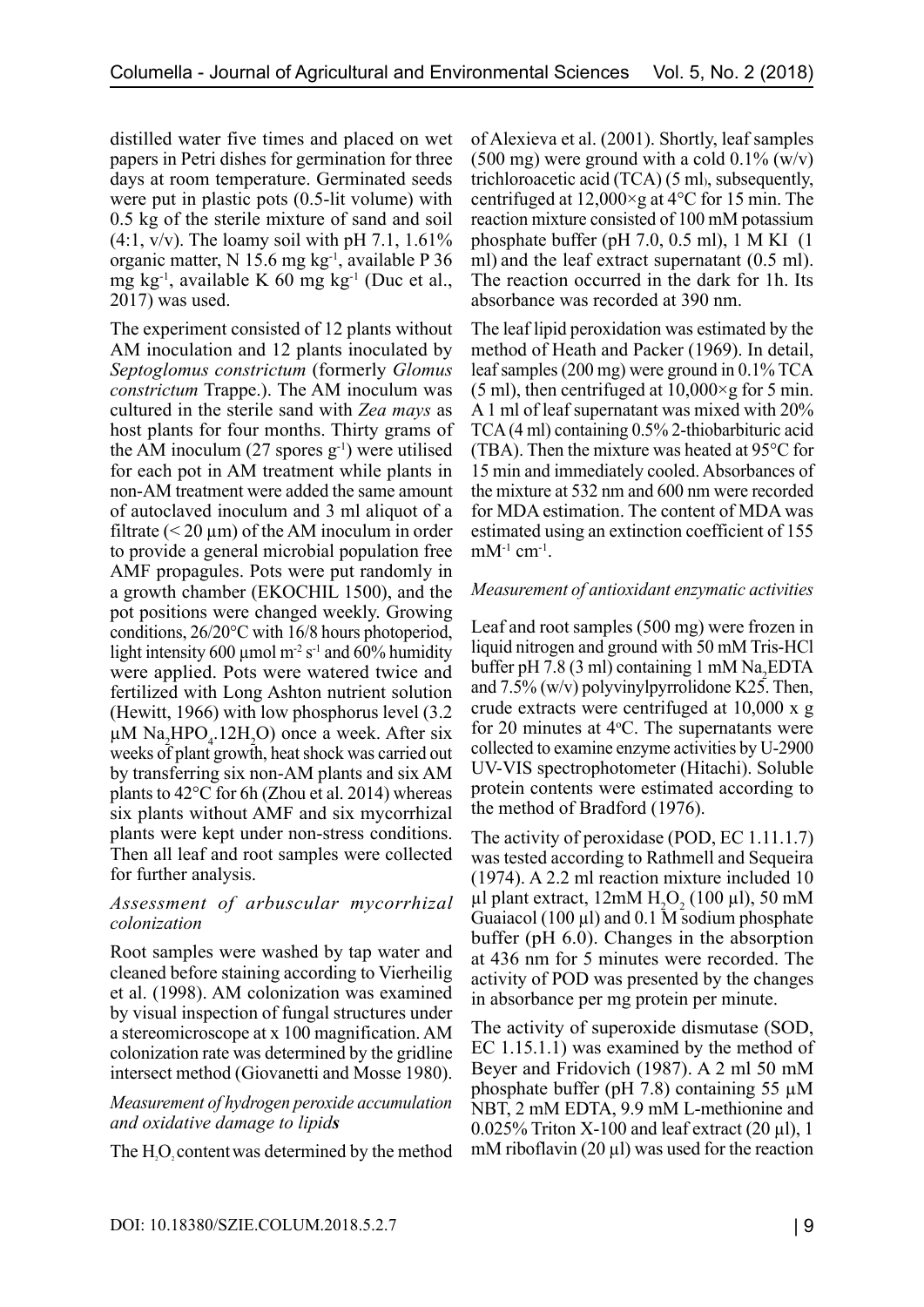mixture. Absorbance changes of the reaction at 560 nm were recorded.

The activity of catalase (CAT, EC 1.11.1.6) was assayed by the method described by Aebi and Lester (1984). The reaction mixture (3 ml) consisted of 10 mM  $H_2O_2$ , 50 mM potassium phosphate buffer (pH 7.0) and the enzyme extract. Absorbance decreases of the reaction at 240 nm were recorded. CAT activity was presented as absorbance changes per mg protein per minute.

## *Statistical analysis*

All data were tested by two-way factorial analysis of variance (ANOVA) using SAS 9.1 (SAS Institute, Cary, North Carolina). The means were compared at the 5% level by Duncan posthoc test.

## **Results**

No dead plants were observed in our experiment after heat shock treatment. AM colonization rate of plants colonized by *S. constrictum* was 73% under non-stress conditions and 68% under heat shock conditions whereas no AM colonization was observed in plants without mycorrhiza (Figure 1A). Also, heat shock  $(42^{\circ}C \text{ in } 6 \text{ hours})$ did not change the AM colonization significantly

although a slight decrease occurred. Under non-stress conditions, both AM and non-AM plants had similar MDA values, however; when plants were subjected to heat shock, MDA levels considerably increased in non-AM plants (by 42%) but not in AM plants (Figure 1B).

In addition, AM plants also showed a significant lower MDA (17% lower) than non-AM plants under heat shock conditions. Similarly, there was no significant difference in  $H_2O_2$  level in AM and non-AM plants under non-stress conditions (Figure 1C). Heat shock increased  $H_2O_2$  level by six-fold in non-AM plants and by over three-fold in AM plants.  $H_2O_2$  accumulation reduced by 40% in AM plants, as compared to the corresponding in non-AM plants under heat shock.

As shown in Figure 2A, POD activity in leaves of mycorrhizal plants was not significantly different from that of non-AM plants under non-stress conditions. Nonetheless, exposure to heat shock substantially increased (61-76%) leaf POD level in plants although AM symbiosis induced a considerable higher (9%) POD activity than plants without AM inoculation. Notably, heat shock substantially heightened (19-26%) SOD activity of leaves in plants but there was



*Figure 1*. Mycorrhizal colonization rate (A), malondialdehyde (MDA) (B) and  $H_2O_2(C)$  accumulation in leaves of non-AM plants (AM-) and plants colonized by *Septoglomus constrictum* (AM+) exposed to non-stress, heatshock conditions. Bars present mean  $\pm$  standard deviation (n = 4). Different letters present significant differences among treatments according to Duncan posthoc test ( $P < 0.05$ ).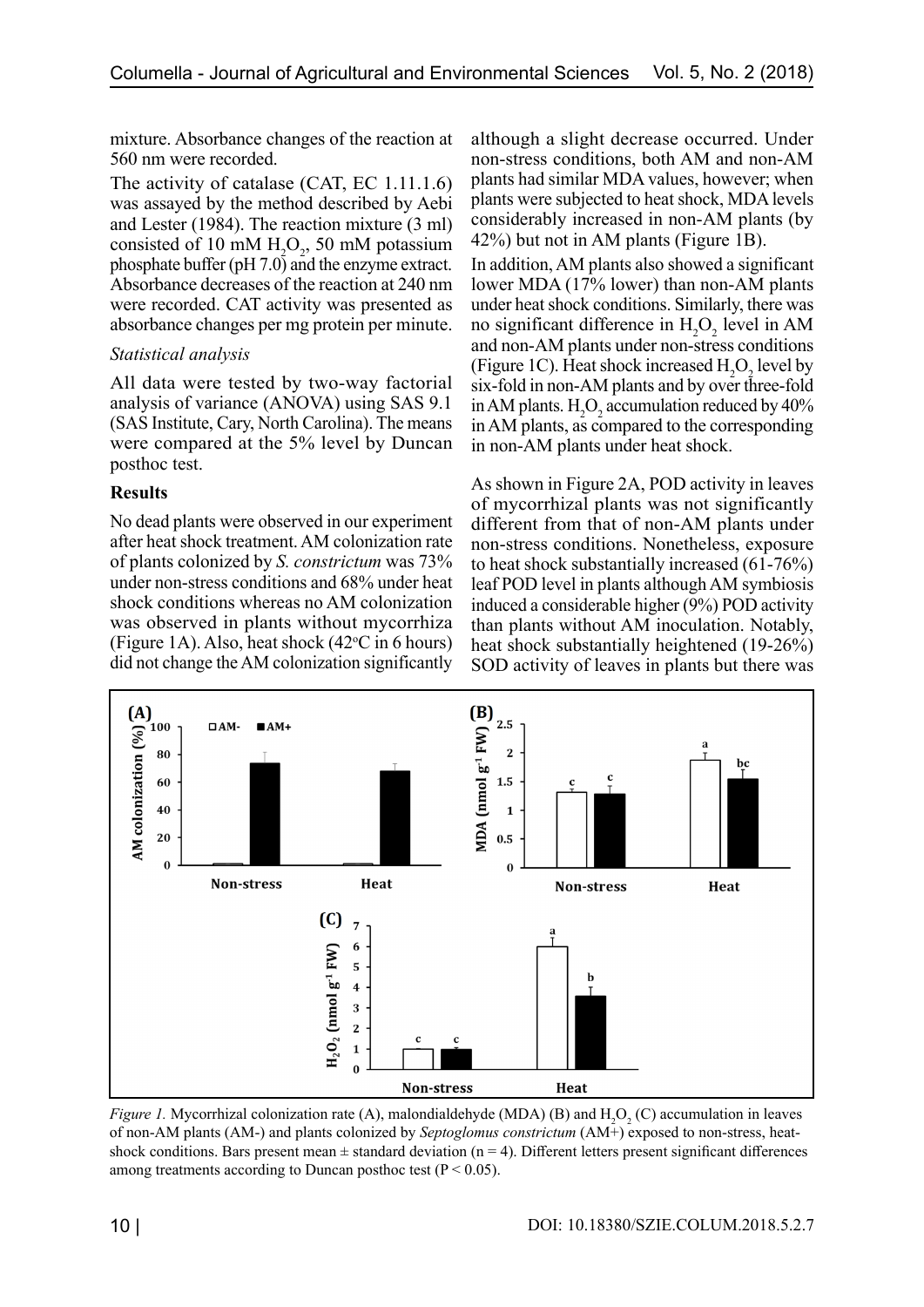no significant difference in leaf SOD activity between AM and non-AM plants (Figure 2B). Likewise, leaf CAT activity of colonized plants was considerably improved (increased by 18%), in comparison to that of uncolonized plants under heat shock despite no significant differences in this enzyme between both AM and non-AM plants under non-stress conditions (Figure 2C).

In roots, POD activity had the same pattern as in leaves (Figure 2D). Root POD activity in AM and non-AM plants under non-stress conditions did not differ considerably, nevertheless; under heat shock conditions AM plants expressed an improved POD activity (increased by 22%), relative to non-AM plants. In contrast to leaf SOD activity, this enzyme was enhanced significantly (increased by 87%) in AM plants, as compared to non-AM plants under heat stress conditions although no substantial differences between AM and non-AM plants under normal conditions were recorded (Figure 2E). Regarding root CAT activity, no considerable differences between AM and non-AM plants were found under nonstress as well as heat shock conditions although the level of CAT was elevated by 75-102% in plants subjected to the heat stress (Figure 2F).

#### **Discussion**

AMF can enhance the host tolerance to temperature stresses in maize (Zhu et al. 2010; 2011), in cyclamen (Maya and Matsubara 2013), in citrus (Wu, 2011), in tomato (Abdel Latef and



*Figure 2.* Peroxidase (POD) (A), superoxide dismutase (SOD) (B), catalase (CAT) (C) activity in leaves and POD (D), SOD (E) and CAT (F) in roots of non-AM plants and plants colonized by *Septoglomus constrictum* exposed to non-stress, heat-shock conditions. Bars present mean  $\pm$  standard deviation (n = 4). Different letters present significant differences among treatments according to Duncan posthoc test ( $P < 0.05$ ).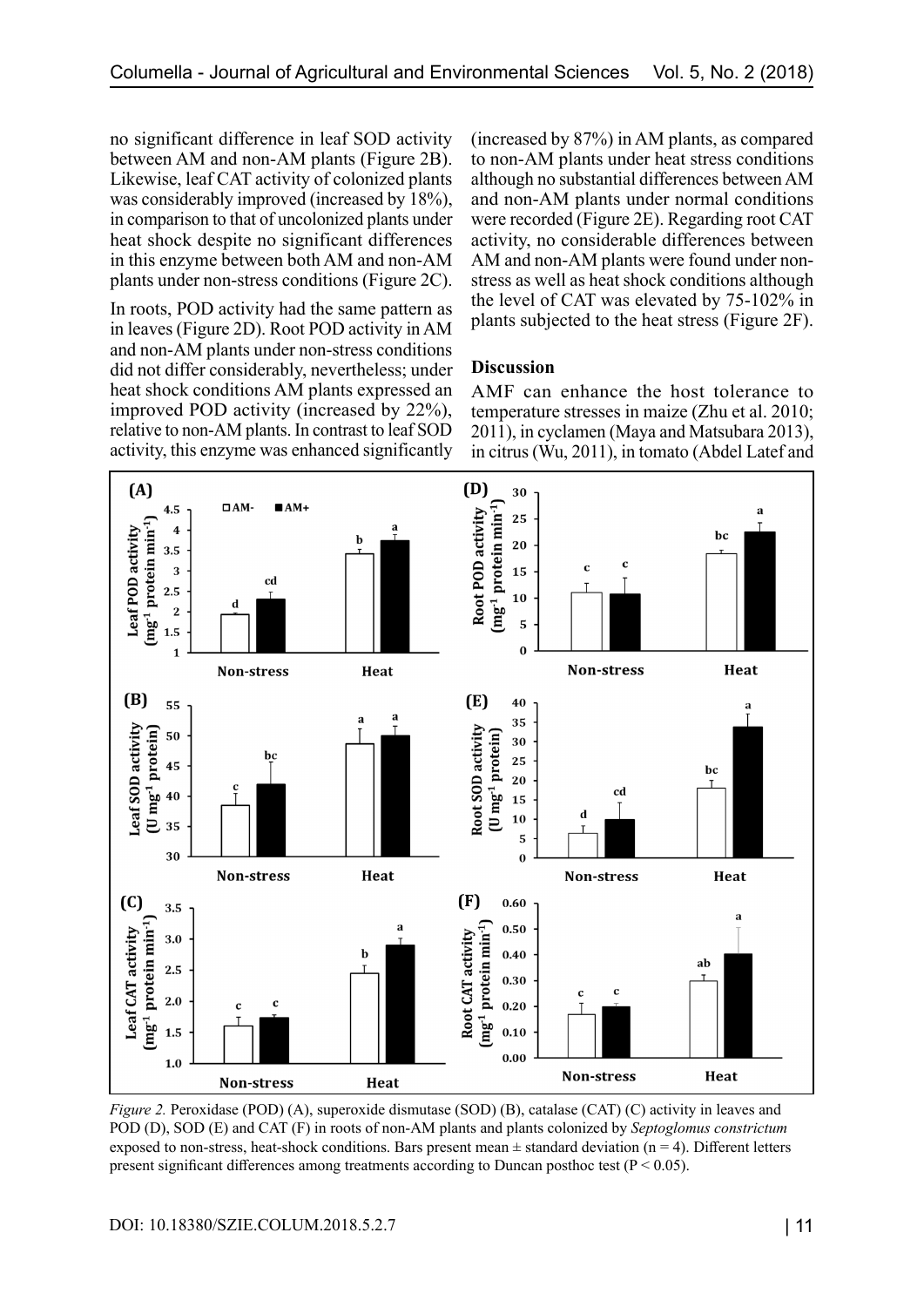Chaoxing 2011), however; little information on how AM symbiosis responds to heat shock was explored. In this study, the effect of AM inoculation with *Septoglomus constrictum,* an uncommon AM isolate in previous studies under heat stress, on plant tolerance to heat shock in tomato plants was investigated.

Temperature stresses can negatively impact on the growth and development of AM symbiosis (Zhu et al. 2010; 2011). Earlier studies showed that the development of AMF was inhibited by low temperatures (Zhu et al. 2010) whereas high temperatures influenced detrimentally the activity of AMF (Martin and Stutz 2004) and negative or neutral AM colonization (Compant et al. 2010). In the present study, heat shock had no significant effect on mycorrhizal colonization of tomato plants, which might be due to the length of heat stress applied. This result is in line with the observations in previous studies under heat stress in cyclamen (Maya and Matsubara, 2013), in maize (Zhu et al. 2010).

Extreme temperatures cause unbalanced cellular homeostasis, resulting in overproduction of ROS, membrane lipid peroxidation, and damage plant cells. In this study, we observed that there was an elevated MDA and  $H_2O_2$  accumulation in leaves of tomato plants exposed to heat shock, nevertheless, substantially lower MDA and  $H_2O_2$ contents were found in colonized plants than in plants without AM inoculation, suggesting that the presence of the AMF could alleviate the oxidative stress and peroxidation. The present results concur with observations in tomato plants (Abdel Latef and Chaoxing 2011). The authors illustrated that inoculation of *Funneliformis mosseae* decreased MDA in plants as compared to non-AM plants under cold stress  $(8^{\circ}C)$  for 1 week. Zhu et al. (2010) also showed that maize plants colonized by *Claroideoglomus etunicatum* reduced substantially MDA in roots and leaves when plants were subjected to various temperature stresses  $(5, 15, 35, 40^{\circ}C)$  for one week.

Plant tolerance to high-temperature stress has been linked with an increase in activities of antioxidant enzymes (Sairam et al. 2000). Under heat shock, AM plants showed an enhanced POD, CAT activity in leaves, relative to non-AM plants, which is consistent with lower MDA and  $H_2O_2$  contents observed in leaves of AM plants in our study. In roots, POD and SOD activity in mycorrhizal plants were significantly higher than those in uncolonized plants. These findings suggest that AMF treatment improved the effectiveness of antioxidant systems to protect the host plant against oxidation damage under heat shock conditions. Our results are in accordance with earlier mycorrhiza studies in tomato plants under cold stress (Abdel Latef and Chaoxing 2011), in maize under high-temperature stresses (Zhu et al., 2010). However, leaf SOD and root CAT were not improved in AM plants in our study, which was inconsistent with observations of Abdel Latef and Chaoxing (2011), Zhu et al. (2010) and Maya and Matsubara (2013). The findings may indicate that different AMF isolate could induce differently antioxidant systems in the host plant under heat stress conditions. Similarly, Cekic et al. (2012) reported that pepper plants colonized by *Rhizophagusirregularis* enhanced substantially CAT activity in leaves whereas the leaf SOD level remained unchanged in both AM and non-AM plants when plants exposed to 1 mM NaCl stress.

In conclusion, our results point out that inoculation of AMF, *Septoglomus constrictum,* could enhance tomato plant tolerance against heat shock by decreasing oxidative stress (reduced  $H_2O_2$  and MDA content) and increasing activities of main ROS scavengers such as leaf and root POD, root SOD and leaf CAT. Nonetheless, further studies are necessary to elucidate mechanisms by which AMF influence antioxidant production, proline, photosynthesis, respiration, and water status in plants to better understand their benefits under heat stress for agricultural application.

#### **Acknowledgement**

Authors thank Stipendium Hungaricum fellowship for supporting this study.

## **References**

Abdel Latef, A.A.H., Chaoxing, H. (2011): Effect of arbuscular mycorrhizal fungi on growth, mineral nutrition, antioxidant enzymes activity and fruit yield of tomato grown under salinity stress. Scientia Horticulturae. **127**: 3. 228–233. DOI:<http://doi.org/10.1016/j.scienta.2010.09.020>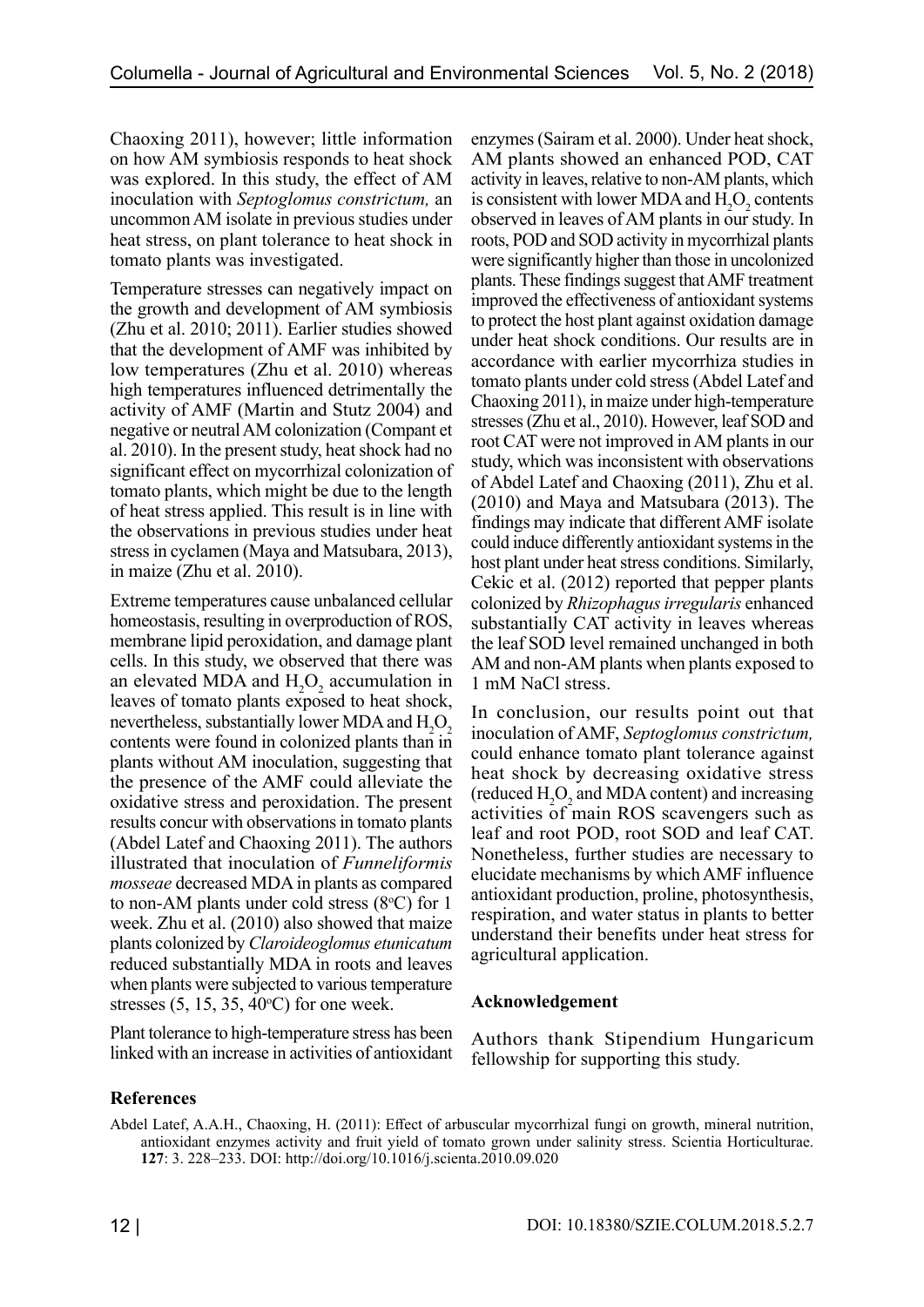Aebi, H., Lester, P. (1984): Catalase in vitro. Meth Enzymol. **105**: 121–126.

- Alexieva, V., Sergiev, I., Mapelli, S., Karanov, E. (2001): The effect of drought and ultraviolet radiation on growth and stress markers in pea and wheat. Plant, Cell & Environment. **24**: 1337-134. DOI: [https://doi.org/10.1046/](https://doi.org/10.1046/j.1365-3040.2001.00778.x) [j.1365-3040.2001.00778.x](https://doi.org/10.1046/j.1365-3040.2001.00778.x)
- Alscher, R.G., Erturk, N., Heath, L.S. (2002): Role of superoxide dismutases (SODs) in controlling oxidative stress in plants. Journal of Experimental Botany. **53**: 372. 1331–1341. <http://doi.org/10.1093/jexbot/53.372.1331>
- Apel, K., Hirt, H. (2004): Reactive oxygen species: Metabolism, oxidative Stress, and signal transduction. Annual Review of Plant Biology. **55**: 1. 373–399. DOI: <https://doi.org/10.1146/annurev.arplant.55.031903.141701>
- Beyer, W.F., Fridovich, I. (1987): Assaying for superoxide dismutase activity: some large consequences of minor changes in conditions. Anal Biochem. **161**: 2. 559–566. DOI: [https://doi.org/10.1016/0003-2697\(87\)90489-1](https://doi.org/10.1016/0003-2697(87)90489-1)
- Birhane, E., Sterck, F.J., Fetene, M., Bongers, F., Kuyper, T.W. (2012): Arbuscular mycorrhizal fungi enhance photosynthesis, water use efficiency, and growth of frankincense seedlings under pulsed water availability conditions. Oecologia. **169**: 4. 895–904. DOI: <https://doi.org/10.1007/s00442-012-2258-3>
- Bradford, M.M. (1976): A rapid and sensitive method for the quantitation of microgram quantities of protein utilizing the principle of protein-dye binding. Anal. Biochem. **72**: 1-2. 248-254. DOI: [https://doi.org/10.1016/0003-](https://doi.org/10.1016/0003-2697(76)90527-3) [2697\(76\)90527-3](https://doi.org/10.1016/0003-2697(76)90527-3)
- Cabral, C., Ravnskov, S., Tringovska, I., Wollenweber, B. (2016): Arbuscular mycorrhizal fungi modify nutrient allocation and composition in wheat (*Triticum aestivum* L.) subjected to heat-stress. Plant and Soil. **408**: 1-2. 385–399. DOI: <http://doi.org/10.1007/s11104-016-2942-x>
- Camejo, D., Rodríguez, P., Morales, M.A., Dell'Amico, J.M., Torrecillas, A., Alarcón, J.J. (2005): High temperature effects on photosynthetic activity of two tomato cultivars with different heat susceptibility. Journal of Plant Physiology. **162**: 3. 281–289. DOI:<http://doi.org/10.1016/j.jplph.2004.07.014>
- Cekic, F.O., Unyayar, S., Ortas, I. (2012): Effects of arbuscular mycorrhizal inoculation on biochemical parameters in *Capsicum annuum* grown under long term salt stress. Turkish Journal of Botany. **36:** 1. 63–72. DOI: [http://](http://doi.org/10.3906/bot-1008-32) [doi.org/10.3906/bot-1008-32](http://doi.org/10.3906/bot-1008-32)
- Chen, L., Ren, Y., Zhang, Y., Xu, J., Sun, F., Zhang, Z., Wang, Y. (2012): Genome-wide identification and expression analysis of heat-responsive and novel microRNAs in *Populus tomentosa*. Gene. **504**: 2. 160–165. DOI: <https://doi.org/10.1016/j.gene.2012.05.034>
- Compant, S., van der Heijden, M.G.A., Sessitsch, A. (2010): Climate change effects on beneficial plant-microorganism interactions. FEMS Microbial Ecol **73**: 2. 197–214. DOI: [https://doi.org/10.1111/j.1574-](https://doi.org/10.1111/j.1574-6941.2010.00900.x) [6941.2010.00900.x](https://doi.org/10.1111/j.1574-6941.2010.00900.x)
- Duc, N. H., Mayer, Z., Pék, Z., Helyes, L., Posta, K. (2017): Combined inoculation of arbuscular mycorrhizal fungi, *Pseudomonas fluorescens* and *Trichoderma* spp. for enhancing defense enzymes and yield of three pepper cultivars. Applied Ecology and Environmental Research. **15**: 3. 1815-1829. DOI: [https://doi.org/10.15666/](https://doi.org/10.15666/aeer/1503_18151829) [aeer/1503\\_18151829](https://doi.org/10.15666/aeer/1503_18151829)
- Giovanetti, M., Mosse, B. (1980): An evaluation of techniques for measuring vesicular-arbuscular mycorrhizal infection in roots. New Phytology. **84**: 3. 489-500. DOI:<https://doi.org/10.1111/j.1469-8137.1980.tb04556.x>
- Heath, R.L., Packer, L. (1969): Photoperoxidation in isolated chloroplast: I. Kinetics and stoichiometry of fatty acid peroxidation. Arch. Biochem Biophys. **125**: 1. 189-198. DOI: [https://doi.org/10.1016/0003-9861\(68\)90654-1](https://doi.org/10.1016/0003-9861(68)90654-1)
- Hewitt, E.J. (1966): Sand and water culture methods used in the study of plant nutrition. 2nd edn. London: Commonwealth Agricultural Bureau.
- Howarth, C.J. (2005): Genetic improvements of tolerance to high temperature. In: Ashraf, M., Harris, P.J.C. (Eds.). Abiotic Stresses: Plant resistance through breeding and molecular approaches. Howarth Press Inc., New York.
- Kong, W., Liu, F., Zhang, C., Zhang, J., Feng, H. (2016): Non-destructive determination of Malondialdehyde (MDA) distribution in oilseed rape leaves by laboratory scale NIR hyperspectral imaging. Sci. Rep. 6: 35393. DOI: [https://doi.org/1](https://doi.org/10.1007/s00572-003-0261-6)0.1038/srep35393
- Martin, C.A., Stutz, J.C. (2004): Interactive effects of temperature and arbuscular mycorrhizal fungi on growth, P uptake and root respiration of *Capsicum annuum* L. Mycorrhiza. **14**: 4. 241–244. DOI: [https://doi.org/10.1007/](https://doi.org/10.1007/s00572-003-0261-6) [s00572-003-0261-6](https://doi.org/10.1007/s00572-003-0261-6)
- Matsubara, Y., Ishioka, C., Maya, M.A., Liu, J., Takami, Y. (2014): Bioregulation potential of arbuscular mycorrhizal fungi on heat stress and anthracnose tolerance in cyclamen. Acta Horticulturae. **1037**: 813–818. DOI: <https://doi.org/10.17660/actahortic.2014.1037.108>